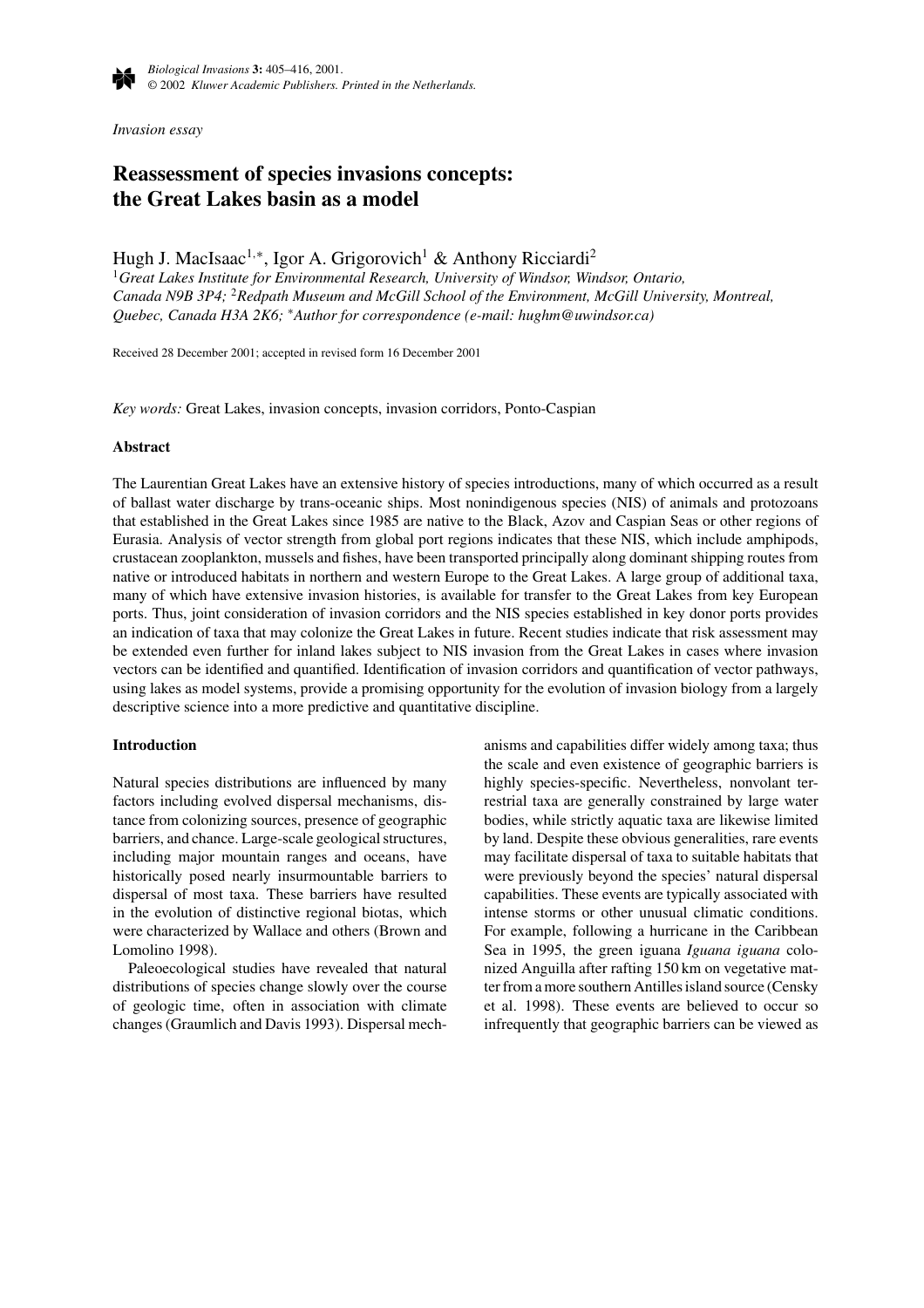essentially impermeable to penetration by most taxa in ecological time.

Aquatic species distributions may be likewise constrained by barriers. Distributions of many species today reflect, in part, historic ephemeral connections. For example, the natural distribution of the opposum shrimp *Mysis relicta* is thought to reflect dispersal opportunities in proglacial waters along the margin of retreating glacial ice sheets (Väinölä et al. 1994). Mysid vulnerability to planktivorous fish apparently limits its geographic distribution to deep lakes and its diurnal distribution to the deepest waters therein. However, human activities have greatly increased the temporal and spatial scales of species dispersal, and now constitute one of the most pressing conservation problems of freshwater ecosystems (Richter et al. 1997; Ricciardi et al. 1998; Sala et al. 2000). Introductions affect biodiversity in two different ways. First, widespread introductions of nonindigenous species (NIS) are causing global homogenization of what were once distinctive regional biotas (Lodge et al. 1998; Rahel 2000). Second, native biodiversity in aquatic communities may be profoundly and adversely affected by invasions of nonindigenous plants, fish, molluscs and crustaceans (e.g. Lodge et al. 1998; Ricciardi et al. 1998). Aquatic taxa including *Mysis relicta* have been intentionally stocked into lakes in Eurasia and North America to improve fisheries (Mordukhai-Boltovskoi 1964). These introductions, including those involving *Mysis relicta*, have often unfolded with serious unintended ecological consequences.

Rates of NIS introduction appear to be particularly high for lakes and coastal marine ecosystems (Carlton and Geller 1993; Cohen and Carlton 1998; Ruiz et al. 2000; Ricciardi 2001). Hebert and Cristescu (2002) estimated that human-mediated dispersal of crustacean zooplankton might exceed the natural rate by up to 50,000 fold. Doubtless these patterns are related to the intensity with which humans utilize these ecosystems for recreation, food sources and commerce, notably via commercial shipping (Cohen and Carlton 1998; Rahel 2000; Ruiz et al. 2000; Ricciardi 2001). The frequency of species invasion problems in aquatic and coastal ecosystems will likely continue to grow commensurate with enhanced global commerce and human exploitation of these communities. This problem may be exacerbated by 'natural' changes to species ranges owing to global climate change (Dukes and Mooney 1999; Carlton 2000). Predicting how and where NIS will invade will require a thorough understanding of the invasion process, including both concepts and models. In this paper we examine some of these concepts and models, and argue that much can be learned from examination of invasions of the Great Lakes and of inland lakes within the Great Lakes basin.

## **Elton's invasion concepts**

Species invasions have been studied for most of the last century, though it was not until publication of Charles Elton's (1958) seminal volume The Ecology of Invasions by Animals and Plants that ecologists recognized the global scale of the problem and its threat to conservation of 'ecological variety'. Elton developed two streams of invasion concepts, one pertaining to characteristics of invading species, the other to features of invaded habitats. Quantitative descriptions of invading species may include, but are not limited to, the following: presence of  $r$ -selected traits, high dispersal rate, genetic variability and/or phenotypic plasticity, polyphagy and human commensalism (Lodge 1993). Features of invaded habitats may include climatic similarity to native habitat, early successional stages, low diversity of native predators, and a history of habitat disturbance (Lodge 1993). Elton's work clearly identified that successful invasions require an appropriate combination of species- and community-based factors. Many workers continue to explore the importance of species- and community-based concepts in their studies of invasions (e.g. Stohlgren et al. 1999; Stachowicz et al. 1999; Shurin 2000). In a note of caution, however, Lodge (1993; Box 2) reported that while many of these concepts were intuitively appealing, and, in some cases, supported by theoretical or empirical studies, exceptions to the patterns were numerous, and that many of the generalizations had not been tested statistically.

Interest in species- and community-based determinants of invasion success has not abated in recent years. One concept that has garnered particular interest has been that biological resistance by native species retards invasion by NIS (see Levine and D'Antonio 1999). Some recent studies have provided supportive evidence for this hypothesis (Stachowicz et al. 1999; Shurin 2000; Lyons and Schwartz 2001), although others have demonstrated that NIS establish in the same habitats that support communities rich with native species (e.g. Stohlgren et al. 1999; Lonsdale 1999; Levine 2000; Stadler et al. 2000). Moyle and Light (1996) noted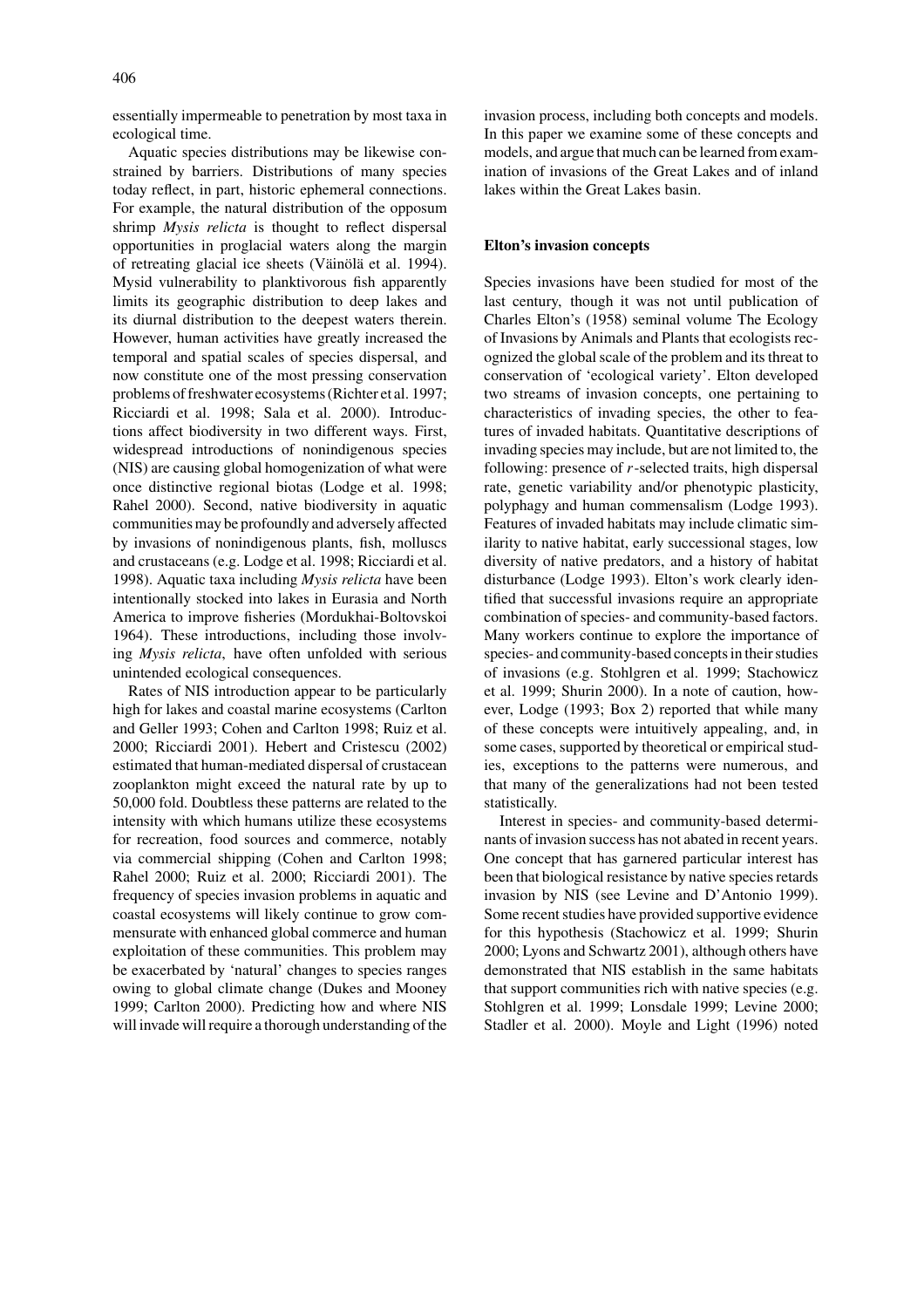that the astonishing number and variety of aquatic ecosystems around the world that have been invaded by NIS indicates that most or all aquatic ecosystems are invasible, irrespective of native species diversity. In some cases, native species or established NIS appear to facilitate establishment of later-arriving NIS, a pattern opposite that predicted by the biotic resistance hypothesis (Simberloff and von Holle 1999; Ricciardi 2001).

Inability to isolate effects of specific independent factors, each of which have been speculated to affect invasion success, has hampered progress in invasion biology. For example, Levine and D'Antonio (1999) reported that covariation between native diversity and environmental factors including resource availability or disturbance can obscure underlying factors that affect invasion success. Davis et al. (2000) proposed that resource availability, defined as the difference between gross supply and uptake, could itself explain invasibility of plant communities.

Many of the concepts advanced to predict invasion success, including disturbance, native diversity, species invasiveness and the availability of colonizing propagules, are often confounded, thereby limiting definitive conclusions (Lonsdale 1999). A further problem exists in clearly defining the nature of disturbance. Because virtually every ecosystem on earth has been modified by human activity to some extent, tests of the disturbance hypothesis will require carefully controlled and replicated field experiments. Moreover, introduction of NIS itself constitutes a disturbance. Also troubling is the bias that pervades the frequency with which successful and unsuccessful invasions are reported. Successful invasions are probably far more likely to be reported because ecologists become aware of the invader's presence, usually owing to profound ecological or economic effects. Unsuccessful invasions are only reported when they involve easy-to-detect species. Invasions initiated by relatively small populations may remain undetected for an extended period of time and become discovered only after populations have grown large. Thus, it can be very difficult to adequately test invasion concepts if data are available only for invasions that have succeeded. As far as we are aware, no information exists on the ratio of successful to unsuccessful invasions for any freshwater ecosystem (but see Ruiz et al. 2000).

A number of recent studies have suggested that the number of propagules present in an inoculating population is positively correlated with invasion success (Lonsdale 1999; Levine 2000; Ruiz et al. 2000; Kolar and Lodge 2001; Mack and Lonsdale 2001; Ricciardi 2001). The importance of propagule pressure was clearly illustrated by Grevstad (1999), who noted that invasion success of colonizing beetles was positively correlated with the number of individuals released. This concept can be explored with models in which temporal and spatial spread of an established NIS are related to the probability distribution of propagule dispersal (i.e. redistribution kernel; Kot et al. 1996; Lewis 1997). While these models (see below) were developed principally for cases involving dispersal by natural mechanisms (e.g. seeds in wind), we explore their utility to invasions of aquatic ecosystems owing to human-mediated ones (e.g. transport in ballast water).

## **The Great Lakes experience**

In order to expand on classical concepts of the processes that mediate invasions in aquatic environments, we use as a model aquatic system the history and possible future of invasions in the Laurentian Great Lakes, North America. The Great Lakes serve as a useful model for the basic invasion concept because they have the benefit of a rich biological diversity data base extending back into the 19th century, possess a large number of both native and introduced species, and have been the subject of increasingly intensive study on invasion phenomena, patterns and processes for the last 25 years. Four recent studies have explored patterns of NIS introductions to the Great Lakes during the past decade. Mills et al. (1993) assessed the temporal sequence, probable date, source and mode of entry, and the lake of first discovery for 139 NIS in the Great Lakes. Ricciardi and Rasmussen (1998) identified NIS likely to invade the Great Lakes based upon three primary criteria: species with previous invasion histories, species present in major waterways that are used by commercial ships bound for North America, and species with broad salinity tolerance; the latter attribute could prove beneficial in instances where ships destined for the Great Lakes undergo only partial ballast water exchange while on the open sea, resulting in brackish conditions (Locke et al. 1993). MacIsaac (1999) conducted a similar analysis, with a focus on invaders established or likely to establish in Lake Erie. Most recently, Ricciardi (2001) updated the NIS complement of the Great Lakes to 162 identified, established NIS through summer 2001. Ricciardi (2001) also noted that the number of NIS discoveries was positively correlated ( $r^2 = 0.62$ ) with shipping activities to the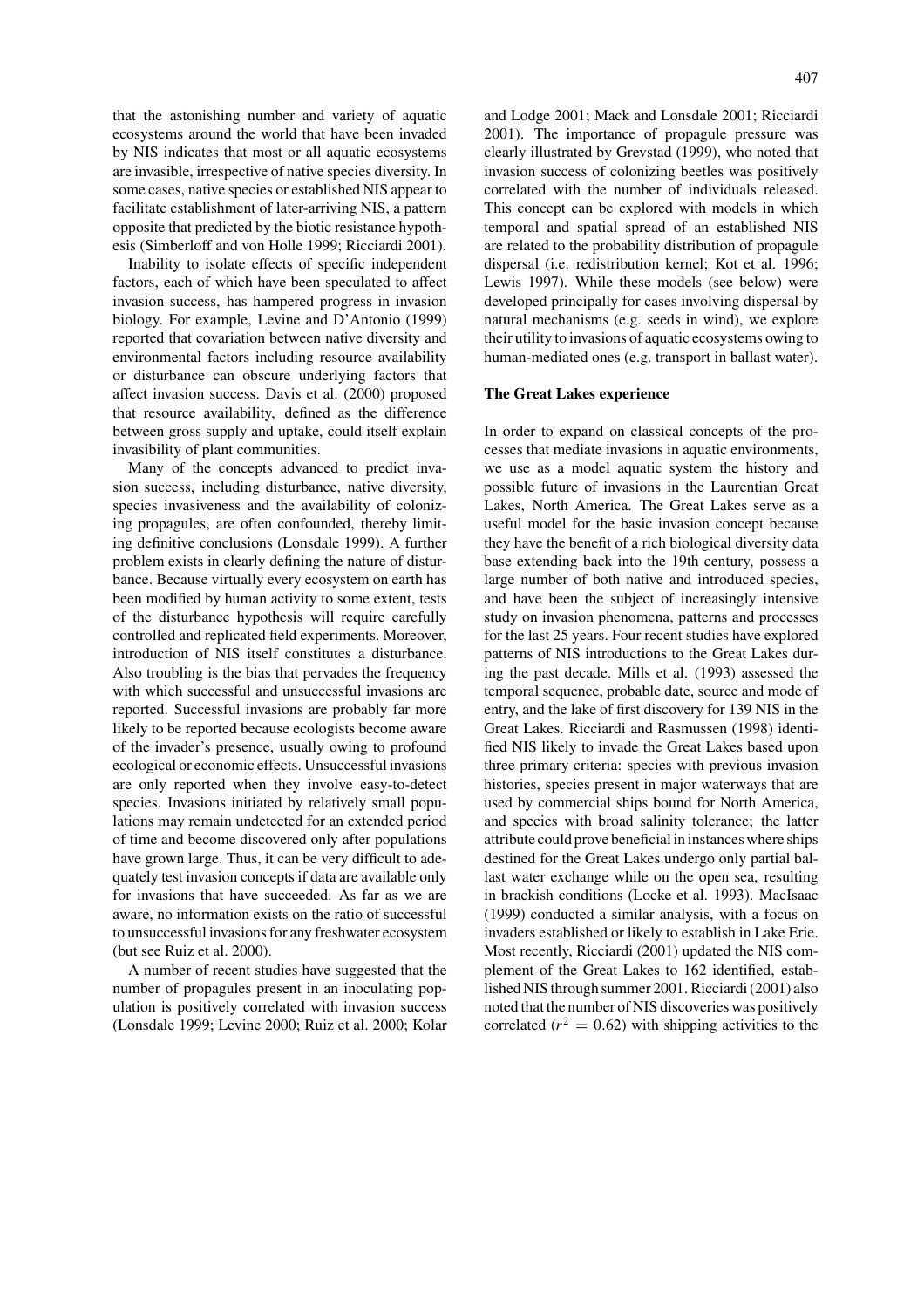Great Lakes. Collectively these reviews provide a comprehensive history of species invasions in the Great Lakes. Consequently, the purpose of this paper is not to reiterate these findings, but to use the Great Lakes basin invasion experience to explore and develop invasions concepts. Below we review historical concepts of species invasions, provide basic models of the invasion process, and apply these perspectives to the post-1980 history of invasions in the Great Lakes.

#### **Models of invasion**

Two basic models may be constructed to describe invasion patterns. The reaction–diffusion model (Figure 1) was initially used to forecast spread of mutant alleles. Demographically this model consists of initial establishment and local exponential or logistic population growth of an invading species, followed by diffusion to adjacent areas (Skellam 1951). This model predicts that the velocity of radial spread from an invasion site is proportional to a population's growth rate and to its diffusion coefficient (Skellam 1951). It predicts a wave-like outward movement of a population front, with probability of invasion related to proximity to the population epicentre and to time since initial colonization (Figure 1). Variants of the model allow for directional movement of dispersing individuals in, for example, prevailing winds or water currents (Shigesada et al. 1995). The model successfully predicted spread of invading collared doves (*Streptopelia decaocto*) and



*Figure 1.* Reaction–diffusion invasion model. Invasion consists of initial colonization (a), followed by local population growth  $(b_1, b_2)$ before the population distribution expands in a wave-like manner. The probability of population establishment is directly proportional to time since initial invasion and inversely related to distance from colonization site.

other terrestrial taxa (Hengeveld 1989; Shigesada and Kawasaki 1997).

Stratified diffusion is an alternative model of range expansion that involves elements of local reaction– diffusion growth and long distance or 'jump' dispersal (Hengeveld 1989; Shigesada et al. 1995; Brown and Lomolino 1998; Neubert and Caswell 2000). Jump dispersal involves long-distance transport of a small proportion of individuals great distances from the population epicentre owing to a 'fat-tailed' redistribution kernel. In addition to predominant local neighbourhood growth, isolated invasion 'foci' establish considerable distances from the parental colony (Hengeveld 1989; Kot et al. 1996; Lewis 1997; Neubert and Caswell 2000). Stratified diffusion is consistent with dispersal patterns of herbaceous plants (Neubert and Caswell 2000), trees (Clark 1998; Higgins and Richardson 1999) and fruit flies (Kot et al. 1996). In contrast to the reaction–diffusion model, the probability of colonization of distant localities is directly dependent on the availability of long-distance dispersants and dispersal opportunities, and much less so on the distance from the source and time since initial colonization (Figure 2). For naturally dispersed taxa, long-distance dispersal opportunities could be determined by factors including major storms that present unusual dispersal opportunities in strong winds or ephemeral connections between discrete aquatic ecosystems owing to flooding.



*Figure 2.* Human-vectored invasion model. Letters refer to the stage of population growth from Figure 1; letters in parentheses indicate the stage of the source population when humans transported propagules to initiate a new invasion. Invasion begins at the site on the left of the figure. This population establishes and begins local population growth  $(b_1, b_2)$ . Humans disperse propagules to a distant site(s), where population establishment and growth occur (to stage d), before or attendant with significant local diffusion of the initial colonist population ( $>\text{stage } b_2$ ). Here, the probability of peripheral colonization is directly proportional to propagule 'load', and much less so on distance from the source population or time.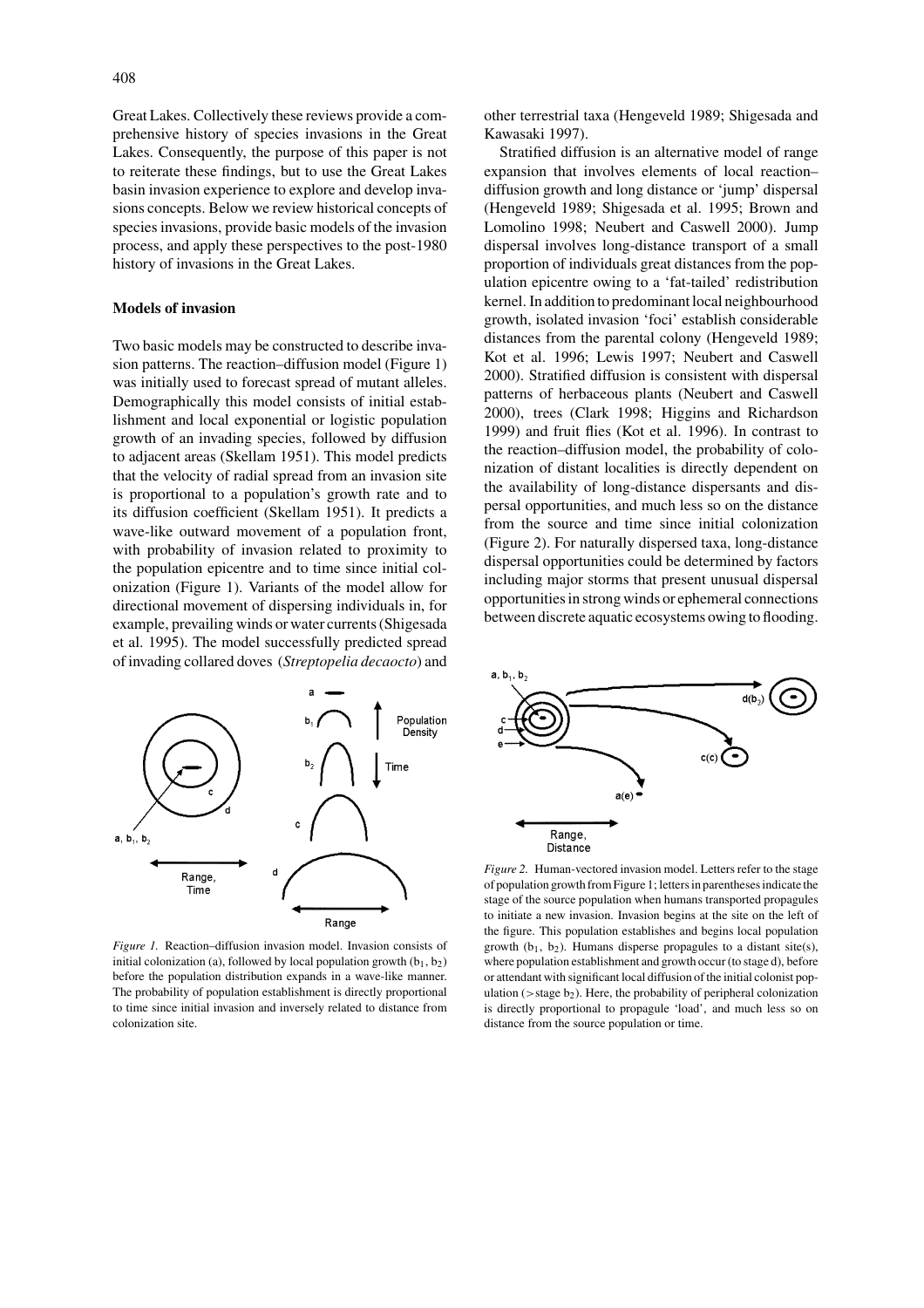Stratified diffusion may result in a dramatic increase in area occupied by the NIS, although it is very difficult to identify where new colonies will establish on the periphery (Kot et al. 1996; Lewis 1997).

An increasingly important variant of jump dispersal is associated with humans (Figure 2). Here, dispersal is determined by the probability of propagule movement by humans from the source to the recipient site, and is much less dependent on time or on distance between source and recipient ecosystems. This is an important distinction from the reaction–diffusion model because it permits a much higher probability of very long-range invasions over short time intervals. Human-vectored dispersal may also differ from natural stratified diffusion because the destination of long-distance migrants may be discernable (see below). It is also important because it focuses attention on invasion opportunities, the first key step of any invasion, rather than simply on characteristics of species or of habitats, as a determinant of invasion success. One possibility exists wherein distance could influence invasion opportunity. Ships laden with ballast water move large populations of many species around the world. Survival of live organisms in ballast water may decline exponentially (e.g. Smith et al. 1999). This decline may stem from reduced food quantity or quality, or to variation in light or temperature (Carlton 1985). If live organisms were unable to tolerate ambient conditions in the ballast water during transit, successful invasion at the recipient port would depend on availability of diapausing propagules (e.g. cysts, ephippia) in discharged ballast water. Consequently, more distant ports-of-call should receive fewer live organisms in deballasted water than closer destinations.

Human-vectored dispersal is more capable than reaction–diffusion dispersal of accounting for a number of invasion patterns observed in European water bodies. For example, the Ponto-Caspian (i.e. Black, Azov and Caspian Seas) amphipod *Corophium curvispinum* invaded the British Isles decades before it established in many European waterways (Jaždžewski 1980). Likewise, the Baltic Sea has been invaded by 10 species native to the Atlantic coast of North America, by at least 17 species endemic to the Ponto-Caspian region, and by others native to the Pacific Ocean (Nikolaev 1979; Olenin and Leppäkoski 1999). These and other examples demonstrate at both regional and global scales that reaction–diffusion models cannot predict the movement of aquatic species, particularly if humans constitute major dispersal vectors.

Analysis of zebra mussel distributions in North America reveals the importance of reaction–diffusion and human vector dispersal. The initial discovery of this species was made during 1988 in Lake St Clair, although the species likely colonized in 1985 or 1986 (Hebert et al. 1989). In a reconstruction of the invasion pattern for the Great Lakes, Griffiths et al. (1991) noted that distribution expanded between 1986 and 1987 to occupy most of the western basin of Lake Erie, downstream of Lake St Clair, as well as a small portion of central Lake Erie. The downstream, wavelike population front continued to expand during 1988 and by 1989, had 'spilled' over into Lake Ontario. By 1990, most of the southern and western margins of Lake Ontario were populated (Griffiths et al. 1991). All of these invasions may have occurred naturally via passive drift of planktonic larvae in currents. Populations established at upstream locations in Lake Superior and Lake Huron in 1989, and in Lake Michigan in 1990 (Griffiths et al. 1991). As well, a population established in the St Lawrence River in 1989, well ahead of the invasion front in western Lake Ontario. Human activities are likely responsible for dispersal of all upstream populations as well as the one in the St Lawrence River. Dispersal mechanisms associated with humans are myriad, but include transport of adults and/or larvae by commercial ships or by recreational boats (Johnson and Carlton 1996; Johnson et al. 2001). Thus, the initial long-distance colonization of the Great Lakes likely resulted from dispersal in ballast water contained within a trans-oceanic vessel, while other human-mediated and natural dispersal mechanisms were responsible for its subsequent spread. Johnson and Carlton (1996) suggested that the species may be dispersal-limited in Europe, as it spread slowly to unconnected ecosystems even though it quickly colonized connected waterways. Similarly, Kraft and Johnson (2000) determined that invasion of inland lakes in North America occurred at a slower rate than dispersal through connected waterways. A particularly important mechanism of inland invasion appears to be the movement of trailered pleasure boats laden with stranded macrophytes and attached zebra mussels; using a probabilistic model, Johnson et al. (2001) showed that this mechanism likely resulted in 170 dispersal events to inland waters within a single summer season from a single boat launch on Lake St Clair.

In what may be the best-documented test of reaction–diffusion versus human vector invasion models, Buchan and Padilla (1999) examined the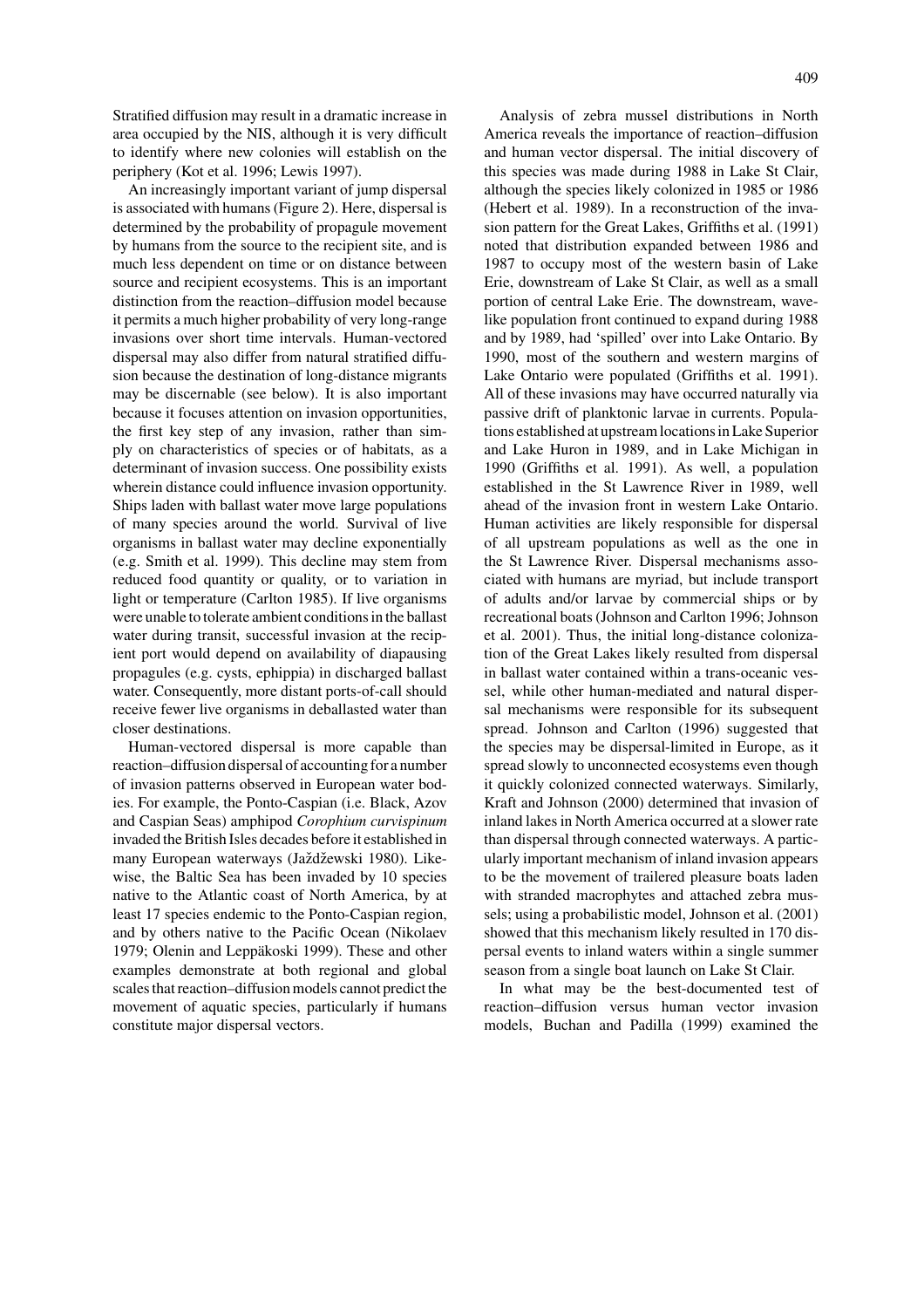correspondence between zebra mussel (*Dreissena polymorpha*) spatial invasion patterns in Wisconsin lakes and recreational boat traffic within the state. Buchan and Padilla (1999) determined that application of a reaction–diffusion model underestimated the maximum rate and the geographic extent of invasions within the state, but overestimated the invasion of suitable habitats in closer proximity to invasion sources. This observed pattern was consistent with expectations based upon human-vectored, stratified diffusion. More recently, Bossenbroek et al. (2001) developed a production-constrained gravity model to relate location and number of lakes in Illinois, Indiana, Michigan and Wisconsin with location and number of recreational boats (i.e. vectors) to predict spread of *Dreissena*. While the model was unable to make specific source– destination predictions, it accurately simulated dispersal of the species to specific regions of Wisconsin and Michigan.

Borbely (2001) employed a doubly constrained gravity model to predict invasion patterns of the spiny waterflea (*Bythotrephes longimanus*) to inland lakes in Ontario. In a backcasting analysis, invasion sequence for lakes with defined invasion dates was positively correlated with the intensity of human vector activity from invasion sources (initially the Great Lakes) (Borbely 2001). In a forecasting analysis, vector activity to 'noninvaded' lakes (from invaded sources) that were subsequently invaded was significantly greater than that to lakes that remained noninvaded. Analysis of vector pathways also revealed that the primary invasion of the Great Lakes from Eurasia was followed by secondary, tertiary and possibly even quaternary invasions of inland lakes, consistent with a 'stepping-stone' dispersal model (Ruiz et al. 2000). Each of the above studies confirm the utility of identifying and quantifying invasion vectors, and demonstrate that invasion of inland lakes occurs as a result of a nonrandom process that may produce patterns similar to natural stratified diffusion. It remains to be determined whether gravity models can be successfully applied to predicting invasion patterns in other heterogeneous landscapes (e.g. terrestrial plant communities).

# **Invasion corridors to the Great Lakes**

Ballast water has been the leading mechanism responsible for invasion of NIS in the Great Lakes for most of the 20th century, whereas prior to 1900 most introductions resulted from transfer of sand, mud or gravel ballast (see the review in Mills et al. 1993). Indeed, the relative importance of ballast water appears to have grown during the part of the century (Ricciardi and MacIsaac 2000; Horvath et al. 2001; Ricciardi 2001). Approximately 75% of the 40 NIS that have been introduced to and established in the Great Lakes since 1959, when the St Lawrence Seaway was completed, can be attributed to ballast water discharge (Mills et al. 1993; MacIsaac 1999; Ricciardi 2001). Since 1985, approximately 75% of the NIS that have established in the Great Lakes have originated from Eurasia, with 57% from the Ponto-Caspian region (Ricciardi and MacIsaac 2000; Horvath et al. 2001; Ricciardi 2001). These species include a wide array of taxa including mussels (*Dreissena polymorpha, D. bugensis*), amphipods (*Echinogammarus ischnus*), cladocerans (*Cercopagis pengoi*), harpacticoid copepods (*Nitocra incerta* and *Schizopera borutzkyi*) and fishes (*Neogobius malanostomus*, *Proterorhinus marmoratus*, *Gymnocephalus cernuus*). Ten additional free-living and parasitic species (46%) have Eurasian distributions (see Appendix 1 in Ricciardi 2001). Parasites were likely transported to the Great Lakes with their host fishes directly from their native Ponto-Caspian range (see the review in Grigorovich et al. 2001). Ballast water introductions are consistent with human-vectored, stratified diffusion because propagules of NIS are transferred long distances from population sources. The dominance of Ponto-Caspian taxa among recent invaders to the Great Lakes seems to contradict this model since little vessel traffic links these regions (Colautti et al. 2002). These divergent patterns may, however, be reconciled by considering invasion pathways within Europe that facilitate transfer of these species to key western and northern European ports. Once established in these ports, they may be loaded into ballast by Great Lakes-bound vessels. The overall pattern is consistent with the development of new invasion 'hubs' from which new invasion spokes (i.e. routes) facilitate secondary invasions (Carlton 1996). Ricciardi and MacIsaac (2000) proposed the existence of 'invasion corridors' between the Great Lakes and the Ponto-Caspian region (Figure 3). Invasion corridors may also link East Asian ports and San Francisco Bay (Cohen and Carlton 1998; Ruiz et al. 2000) or various Australian ports (e.g. see Jones 1991).

Ponto-Caspian and other taxa may utilize up to five major shipping corridors to reach North America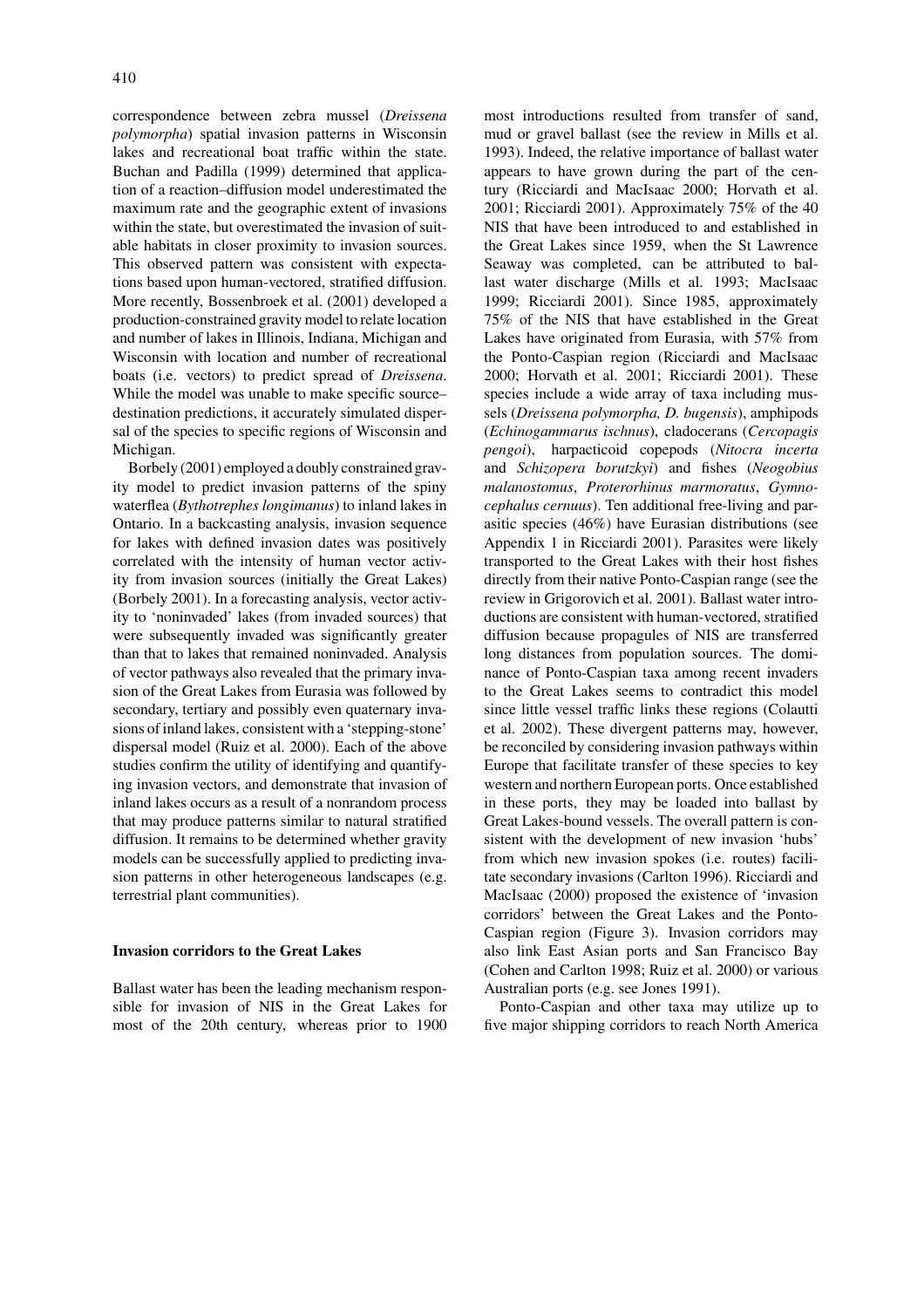

*Figure 3.* Proposed invasion corridors for the transfer of Ponto-Caspian taxa to the Laurentian Great Lakes. Corridors are considered routes and associated mechanisms that facilitate long-distance dispersal of different life stages of an array of species. A direct corridor may transfer taxa from Black and Azov sea estuaries or adjacent rivers (route 1). Four indirect corridors may facilitate the transfer of species to the Great Lakes only as secondary invasions from other waterways in Europe. These include: a corridor between the Danube River–Main Canal–River Rhine network (MC; see text for details) (route 2); the Black Sea via the Dnieper River–Pripiat River–Dnieper–Bug Canal–either the Nemunas or Vistula Rivers to the Baltic Sea (route 3); Caspian Sea through the Volga River system, Volga-Baltic Canal, to the Baltic Sea (route 4); or Black and Azov Seas–Don River–Volga–Don Canal–Volga River and Volga-Baltic Canal, to the Baltic Sea (route 5). Canals are indicated as hatch marks on lines connecting major rivers. DBC = Dnieper-Bug Canal, a major link between Black Sea (Dnieper, Pripiat rivers) and Baltic Sea (Vistula, Bug Rivers) basins that has facilitated the transfer of Ponto-Caspian species into central and western Europe. Route numbers are identified on the map. Modified from Jaždžewski (1980).

(Figure 3). First, they may be transferred in ballast water directly from ports on the Black (Kherson, Nikolaev, Kakhovka, Belgorod-Dniestrovskii, Galati, Izmail, Tulcea) or Azov Seas (Melitopol, Taganrog) to the Great Lakes. Second, they may be dispersed from Black or Azov Sea ports via the Danube River, the Rhine–Main–Danube Canal and the Rhine River, to the North Sea. Third, they may move from ports on the Black or Azov Seas through the Dnieper and Pripiat Rivers and the Dnieper–Bug Canal into the Vistula or Neman Rivers, and then into the Baltic Sea. Fourth, they may be dispersed from the Caspian Sea through the Volga River and its reservoir system, into the Volga–Baltic Canal, the Neva River and the Baltic Sea. Finally, ships can travel from ports on the Black or Azov Seas through the Don River, the Volga–Don Canal, and into the Volga River. All of the routes except the first one require that European

ports serve as donor regions for other ships that subsequently transport species to the Great Lakes in secondary invasions. Evidence exists to link most of these corridors to invasions in Europe and the Great Lakes. For example, quagga mussels likely entered the Great Lakes directly from a port on the Black Sea (route 1; Spidle et al. 1994). *Cercopagis*most likely used route 3, but routes 1 and 5 cannot be excluded (MacIsaac et al. 1999; Cristescu et al. 2001). The mysid *Hemimysis anomala* and numerous other Ponto-Caspian taxa used route 2 to invade reservoirs in the lower River Rhine (Pinkster et al. 1992; van den Brink et al. 1993a,b; Rajagopal et al. 1997; Ketelaars et al. 1999; Table 1). Some of these species have also been introduced to the Baltic Sea (Table 1). In fact, it is possible that these species initially invaded the Baltic Sea drainage basin via the Dnieper and Pripiat Rivers (Black Sea drainage basin) and their connections to Rivers Bug and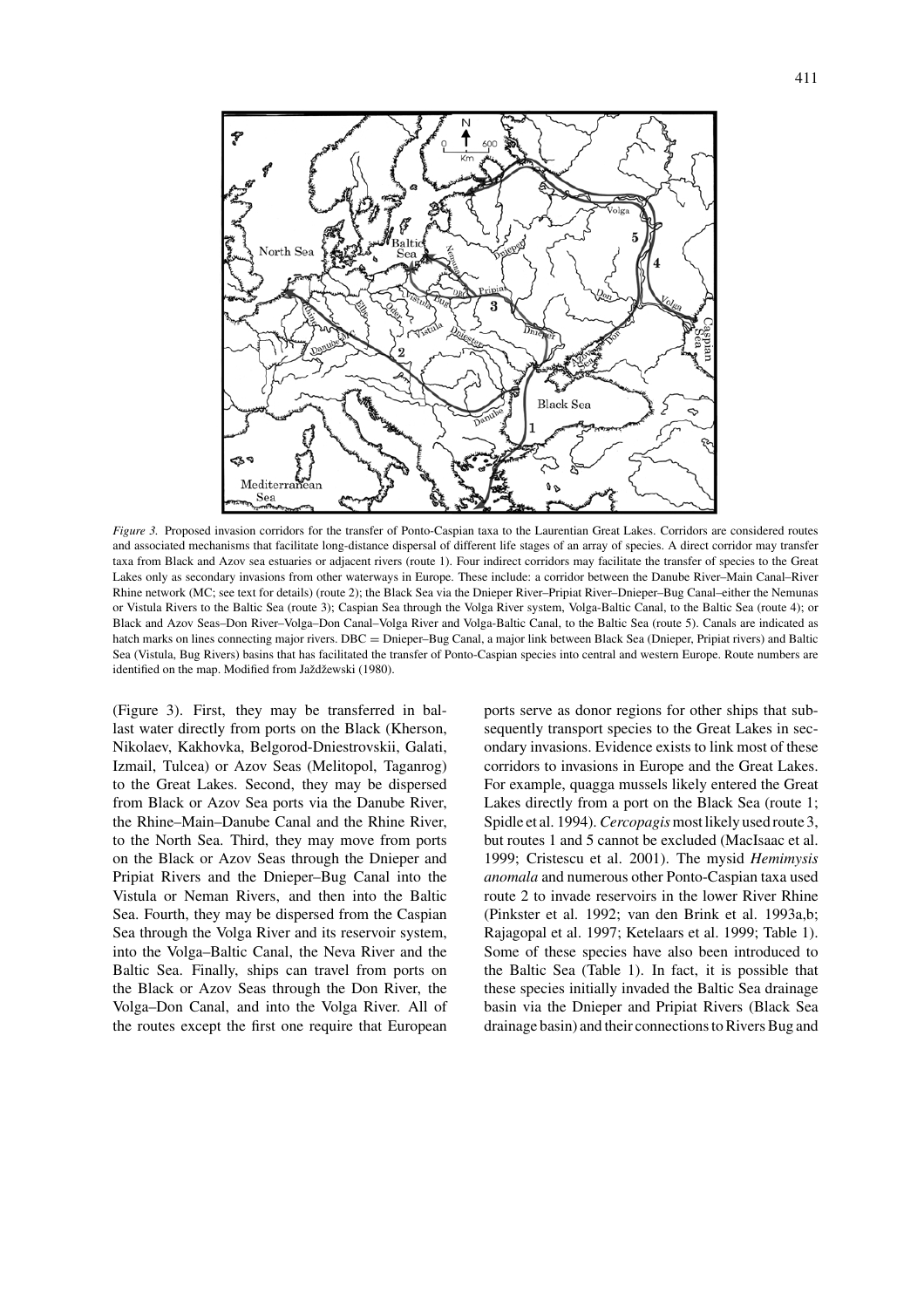| Phylum    | Taxonomic group  | Species                             | Established in<br>Baltic Sea basin? | Established in<br>Rhine River? |
|-----------|------------------|-------------------------------------|-------------------------------------|--------------------------------|
| Cnidaria  | Hydrozoan        | Cordylophora caspia                 | <b>Yes</b>                          | <b>Yes</b>                     |
| Annelida  | Oligochaete      | Potamothrix vejdovskyi <sup>a</sup> | Yes                                 | No.                            |
|           |                  | Paranais frici*                     | Yes                                 | No                             |
|           | Polychaete       | Hypania invalida                    | No.                                 | <b>Yes</b>                     |
| Mollusca  | <b>B</b> ivalve  | Dreissena polymorpha                | Yes                                 | Yes                            |
|           | Gastropod        | Theodoxus pallasi                   | <b>Yes</b>                          | N <sub>0</sub>                 |
| Crustacea | Onychopod        | Cercopagis pengoi                   | Yes                                 | No.                            |
|           | Amphipod         | Corophium curvispinum               | Yes                                 | Yes                            |
|           |                  | Echinogammarus ischnus              | Yes                                 | Yes                            |
|           |                  | Echinogammarus warpachowskyi        | Yes                                 | No.                            |
|           |                  | Dikerogammarus villosus             | No.                                 | Yes                            |
|           |                  | Dikerogammarus haemobaphes          | No                                  | Yes                            |
|           |                  | Pontogammarus crassus               | Yes                                 | No                             |
|           |                  | Pontogammarus robustoides           | Yes                                 | No                             |
|           | Mysidacean       | Limnomysis bendeni                  | Yes                                 | Yes                            |
|           |                  | Hemimysis anomala                   | Yes                                 | <b>Yes</b>                     |
|           |                  | Paramysis lacustris                 | Yes                                 | N <sub>0</sub>                 |
| Chordata  | Acipencerid fish | Acipenser gueldenstaedti            | Yes                                 | No                             |
|           |                  | Acipenser ruthenus                  | Yes                                 | No                             |
|           | Gobiid fish      | Neogobius melanostomus              | Yes                                 | No                             |

*Table 1.* Ponto-Caspian taxa that have invaded the Baltic Sea and Rhine River basins (Nikolaev 1979; Olenin and Leppäkoski 1999; Ketelaars et al. 1999; van der Velde et al. 2000).

<sup>a</sup>Species of unresolved origin.

Vistula by man-made canals (Dediu 1980; Figure 3). Once established in the Baltic Sea drainage, species could utilize other rivers and canals to spread into central and western Europe. Examples of species that may have utilized this network of rivers and canals to disperse from the Black Sea basin into northern and then central and western Europe include *Echinogammarus ischnus, Dreissena polymorpha* and Corophium curvispinum (Dediu 1980; Jaždžewski 1980). Den Hartog et al. (1992) attributed the successful invasion of the River Rhine by *Corophium curvispinum* to the river's increasing salinity, among other factors.

Ponto-Caspian taxa have invaded all of the major river systems adjacent to the Black, Azov and Caspian Seas, and could therefore be picked up in ballast water loaded on connected rivers, in estuaries or on the main waterbodies. The number of Ponto-Caspian taxa potentially available for uptake into ballast water would depend, however, on the ships' position on the rivers. Mordukhai-Boltovskoi (1964) reported that 69 Ponto-Caspian invertebrate species were found in the Danube River delta adjacent to the Black Sea, while only 20 species were found 100–150 km farther upstream. Likewise, 56 species were found in the lower Don River (Rostov-on-Don), while only 14 species

were found 250 km upstream in Tsimlyansk Reservoir (Mordukhai-Boltovskoi 1964). Finally, >30 species of malacostracans were found in the Volga River delta at Astrakhan, but only 20 species were found 700 km upstream at Saratov (Mordukhai-Boltovskoi 1979).

Witt et al. (1997) proposed that some Ponto-Caspian crustaceans may have succeeded in invading the Great Lakes because they are not affected by current ballast water treatment measures to the extent that strictly freshwater species would be. This difference may stem from evolved salinity tolerance by some Ponto-Caspian species owing to the geological, climatological and biogeographical history of their native region. Over its geological history the Caspian Sea has experienced periods during which freshwater inflows, primarily from the Volga River, were reduced or eliminated, which altered the salinity regime of the basin (Dumont 1998). Even today pronounced salinity gradients exist within the basin, from freshwater at the Volga inflow in the north, to highly brackish conditions in the south, to near saline conditions in Kara-Bogaz Lake in the east (Dumont 1998). Current guidelines require that ships entering the Great Lakes exchange fresh or estuarine ballast water for highly saline, open-ocean water (United States Coast Guard 1993). This procedure is thought to reduce the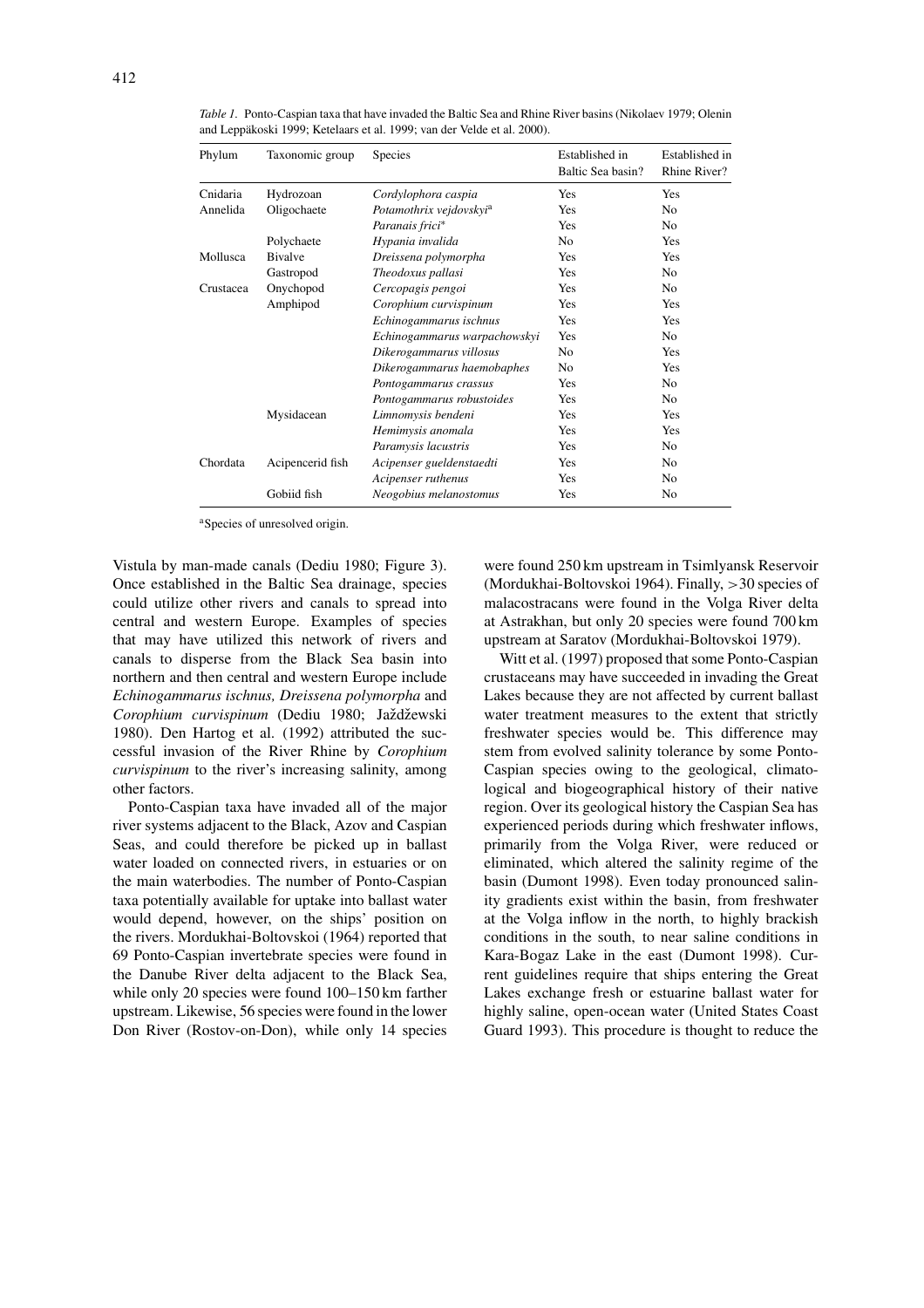probability of freshwater invasions because freshwater organisms would be purged or killed by exposure to salt water. However, ballast water exchange is often incomplete, and some of the species resident in the Ponto-Caspian basin tolerate a relatively wide range of salinity, opening the possibility that they might survive ballast exchange. Carlton et al. (1995) reported survival of some euryhaline, freshwater taxa following salt-water ballast exchange, a capability they termed the 'Malinska effect'.

It is important to note that not all current residents of Ponto-Caspian waters have the same evolutionary history or salinity tolerance. Mordukhai-Boltovskoi (1964) noted that most of the taxa in the Ponto-Azov basin are mesohaline (5–18‰) taxa, with a smaller group of oligohaline (0.5–5‰) species. There exists approximately as many oligo- to mesohaline taxa as oligohaline taxa, though most live at salinity values between 0‰ and 9‰. Finally, there is a smaller group of brackish water fauna (2–18‰), which prefer waters between 2‰ and 11‰ (Mordukhai-Boltovskoi 1964). Thus, it should be recognized that not all species from Ponto-Caspian basins could tolerate exposure to oceanic waters. Nevertheless, recent invasions in the Great Lakes are skewed toward Ponto-Caspian taxa that possess some degree of salinity tolerance (see Ricciardi and Rasmussen 1998; MacIsaac et al. 1999; Ricciardi and MacIsaac 2000). This pattern raises the possibility that ballast water exchange procedures employed on the Great Lakes may be less effective than desired in preventing invasions (Locke et al. 1993) or that invasions result from hatching of dormant stages, most of which are more tolerant of adverse environmental conditions than active stages (Carlton et al. 1995). Considering the number of Ponto-Caspian and other species with invasion histories that have established in major European ports, additional invasions of the Great Lakes may be anticipated.

#### **Salinity barriers to invasion?**

One hypothesis that could account for the recent success of Ponto-Caspian migrants in the Great Lakes is convergence of conditions (i.e. salinity) of the basins. Salinity in most of the Great Lakes increased substantially since the turn of the last century (Beeton 1965; Dobson 1984). Since 1900, absolute increases in major cation and anion concentrations have been greatest in Lakes Ontario and Erie and least in Lake Superior (Beeton 1965). Sheath (1987) suggested that eight species of benthic marine algae invaded the Great Lakes owing to a tripling of ion concentrations over the past century. Could increased salinity of the Great Lakes account for recent invasions by Ponto-Caspian taxa? It is difficult to test this hypothesis, although we feel that it is unlikely to account for recent patterns. Lake Ontario salinity remains very low both in absolute terms and relative to that of Ponto-Caspian basins. For example, Lake Ontario had only 0.65% of the salt content of mean ocean water by 1981 (Dobson 1984). Spring salinity in Lake Ontario averaged 0.23‰ in 1984 (Dobson 1984) and 0.20‰ in 1990–1993 (V. Richardson, personal communication). Salinity in the Caspian Sea differs among basins, with the lowest values recorded in the north region (0.2–12‰) and higher values in the central and southern regions (12–13.5‰; Dumont 1998). Thus, 1990–1993 spring salinity in Lake Ontario is up to 67 times lower than that of the Caspian Sea, and between 45 and 85 times lower than that of the main region of the Sea of Azov (Zenkevitch 1963). Coastal salinity in the Gulf of Tananrog, Sea of Azov (∼1–45 times higher) and in the Dnieper–Bug tidal estuary, Black Sea (∼1.5–85 times higher) is typically more similar to that of Lake Ontario (Mordukhai-Boltovskoi 1960; Zhuravlieva 1989). The overall pattern of salinity differences between these basins and Lake Ontario ranges from profound in the main Black, Azov and Caspian seas, to minimal in estuaries of major river inflows to these basins. Most of the NIS that have invaded the Great Lakes are associated with these river–estuary regions. A similar pattern exists for salinity of Lake Erie, where values ranged from 0.20‰ in 1966 (Kramer 1968) to 0.20‰ in 1978 (Richards 1981) to 0.17‰ between 1994 and 1995 (V. Richardson, personal communication). Because salinity appears to have changed little in Lakes Ontario and Erie in recent decades, changes in salinity cannot account for the recent influx of Ponto-Caspian invaders to these Great Lakes.

# **Directions for future research**

The huge number of species invasions reported from ecosystems around the world has provided ecologists with tremendous opportunities to test and advance invasions theory, yet progress has been slow. In our view, progress will be hastened if ecologists adopt different approaches to their studies of aquatic invasions,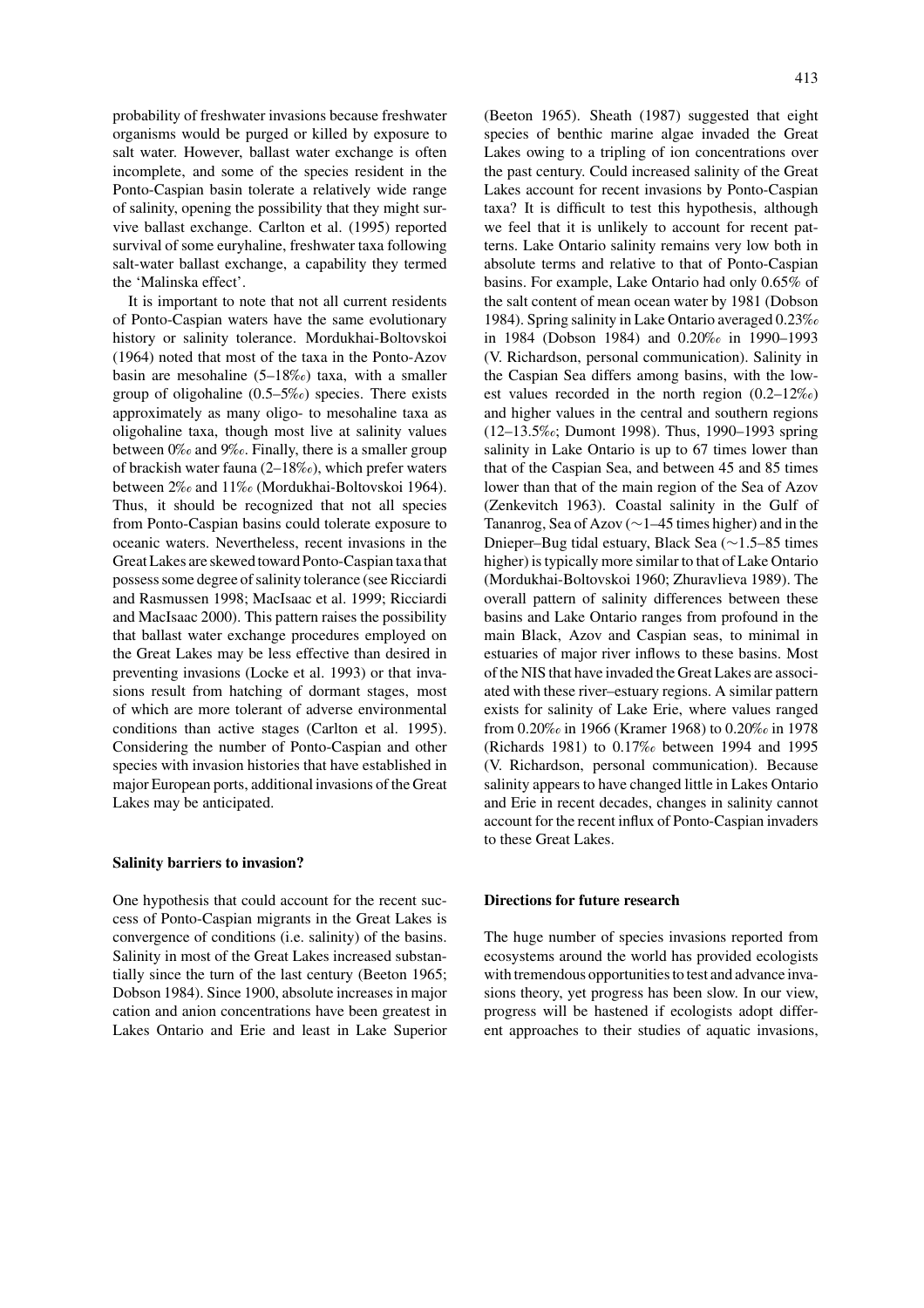including modelling, meta-analysis exploration of existing concepts, and full utilization of pre- and postinvasion data sets (where they exist) to test emerging concepts. In particular, we expect that modelling approaches that incorporate human vector activity are best able to predict spread of NIS; greater emphasis should be placed on ranking human vectors and invasion corridors. We argue that analysis of invasions of inland lakes holds particular promise in this regard since ecosystem boundaries are clearly delineated, accurate vector flows may be established, and species lists and environmental data often incorporate pre- and post-invasion phases.

#### **Acknowledgements**

We gratefully acknowledge funding from Environment Canada (Science Horizons Program) and a GLIER postdoctoral fellowship to IAG, the Killam Trusts funding to AR, and NSERC and PREA (Ontario) funding to HJM. V. Richardson of the Canada Centre for Inland Waters kindly provided salinity data for Lakes Erie and Ontario. Comments by Drs J.T. Carlton, J.J.H. Ciborowski and two anonymous reviewers are appreciated.

#### **References**

- Beeton AM (1965) Eutrophication of the St Lawrence Great Lakes. Limnology and Oceanography 10: 240–254
- Borbely J (2001) Modelling the spread of the spiny waterflea (*Bythotrephes longimanus*) in inland lakes in Ontario using gravity models and GIS. Thesis, University of Windsor, Windsor, Ontario, 149 pp
- Bossenbroek JM, Nekola JC and Kraft CE (2001) Prediction of longdistance dispersal using gravity models: zebra mussel invasion of inland lakes. Ecological Applications 11: 1778–1788
- Brown JH and Lomolino MV (1998) Biogeography, 2nd edn. Sinauer, Sunderland, Massachusetts
- Buchan LJ and Padilla DK (1999) Estimating the probability of long-distance overland dispersal of invading aquatic organisms. Ecological Applications 9: 254–265
- Carlton JT (1985) Transoceanic and interoceanic dispersal of coastal marine organisms: the biology of ballast water. Oceanography and Marine Biology Annual Review 23: 313–371
- Carlton JT (1996) Pattern, process, and prediction in marine invasion ecology. Biological Conservation 78: 97–106
- Carlton JT (2000) Global change and biological invasions in the oceans. In: Mooney HA and Hobbs RJ (eds) Invasive Species in a Changing World, pp 31–53. Island Press, Covelo, California
- Carlton JT and Geller JB (1993) Ecological roulette: the global transport of nonindigenous marine organisms. Science 261: 78–82
- Carlton JT, Reid D and van Leeuwen H (1995) The role of shipping in the introduction of nonindigenous aquatic organisms to the coastal waters of the United States (other than the Great Lakes) and an analysis of control options. United States Coast Guard and the National Sea Grant Program/Connecticut Sea Grant R/ES-6. United States Coast Guard, Marine Environment Protection Division. Report Number AD-A294809, Washington, 213 pp
- Censky EJ, Hodge K and Dudley J (1998) Over-water dispersal of lizards due to hurricanes. Nature 395: 556
- Clark JS (1998) Why trees migrate so fast: confronting theory with dispersal biology and the paleorecord. The American Naturalist 152: 204–224
- Cohen AN and Carlton JT (1998) Accelerating invasion rate in a highly invaded estuary. Science 279: 555–558
- Colautti RI, Niimi A J, van Overdijk CDA, Mills EL, Holeck K and MacIsaac HJ (2002) Spatial and temporal analysis of transoceanic shipping vectors to the Great Lakes. In: Ruiz G and Carlton JT (eds) Bioinvasions: Pathways, Vectors, and Management Strategies. Island Press, Washington, DC (in press)
- Cristescu ME, Hebert PDN, Witt JDS, MacIsaac HJ and Grigorovich IA (2001) An invasion history for *Cercopagis pengoi* based on mitochondrial gene sequences. Limnology and Oceanography 46: 224–229
- Davis MA, Grime JP and Thompson K (2000) Fluctuating resources in plant communities: a general theory of invasibility. Journal of Ecology 88: 528–534
- Dediu II (1980) Amphipods of Fresh and Brackish Waters of the Southwestern USSR. Shtiintsa, Kishinev [in Russian]
- Den Hartog C, van den Brink FWB and van der Velde G (1992) Why was the invasion of the river Rhine by *Corophium curvispinum* and *Corbicula* species so successful? Journal of Natural History 26: 1121–1129
- Dobson HFH (1984) Lake Ontario water chemistry atlas. Environment Canada, Scientific Series # 139, Burlington, Ontario
- Dukes JS and Mooney HA (1999) Does global change increase the success of biological invaders? Trends in Ecology and Evolution 14: 135–139
- Dumont HJ (1998) The Caspian Lake: history, biota, structure, and function. Limnology and Oceanography 43: 44–52
- Elton C (1958) The Ecology of Invasions by Animals and Plants. Methuen, London
- Graumlich LJ and Davis MB (1993) Holocene variation in spatial scales of vegetation pattern in the upper Great Lakes. Ecology 74: 826–839
- Grevstad FS (1999) Experimental invasions using biological control introductions: the influence of release size on the chance of population establishment. Biological Invasions 1: 313–323
- Griffiths RW, Schloesser DW, Leach JH and Kovalak WP (1991) Distribution and dispersal of the zebra mussel (*Dreissena polymorpha*) in the Great Lakes region. Canadian Journal of Fisheries and Aquatic Sciences 48: 1381–1388
- Grigorovich IA, Dovgal IV, MacIsaac HJ and Monchenko VI (2001) *Acineta nitocrae*: a new suctorian epizooic on nonindigenous harpacticoid copepods, *Nitocra hibernica* and *N. incerta*, in the Laurentian Great Lakes. Archiv für Hydrobiologie 152: 161-176
- Hebert PDN and Cristescu M (2002) Genetic perspective of invasions: the case of Cladocera. Canadian Journal of Fisheries and Aquatic Sciences (in press)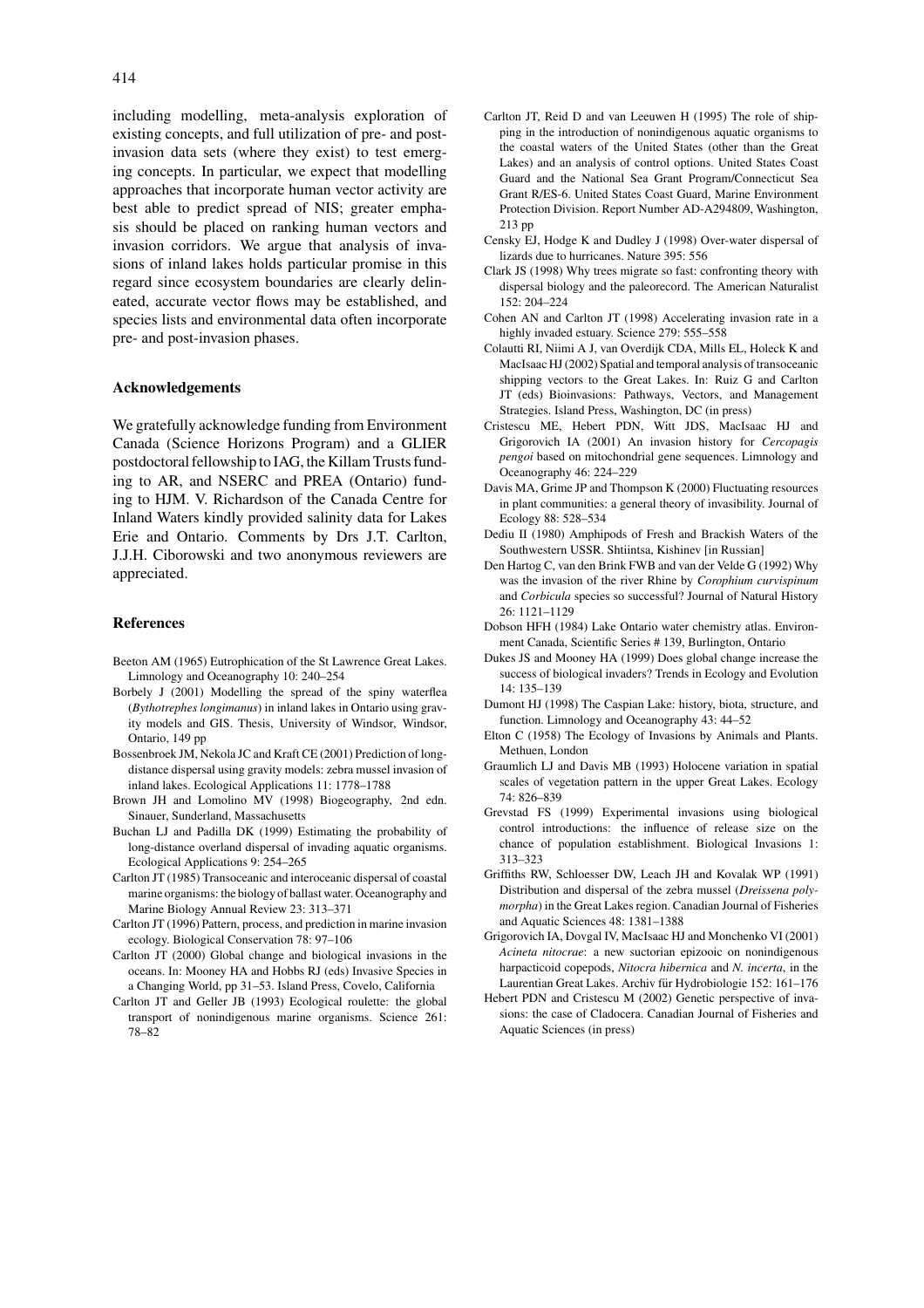- Hebert PDN, Muncaster BW and Mackie GL (1989) Ecological and genetic studies on *Dreissena polymorpha* (Pallas): a new mollusc in the Great Lakes. Canadian Journal of Fisheries and Aquatic Sciences 46: 1587–1591
- Hengeveld R (1989) Dynamics of Biological Invasions. Chapman & Hall, London, 176 pp
- Higgins SI and Richardson DM (1999) Predicting plant migration rates in a changing world: the role of long-distance dispersal. The American Naturalist 153: 464–475
- Horvath TG, Whitman RL and Last L (2001) Establishment of two invasive crustaceans (Copepoda: Harpacticoida) in the nearshore sands of Lake Michigan. Canadian Journal of Fisheries and Aquatic Sciences 58: 1261–1264
- Jaždžewski K (1980) Range extensions of some gammaridiean species in European inland waters caused by human activity. Crustaceana Supplement 6: 84–107
- Johnson LE and Carlton JT (1996) Post-establishment spread in large-scale invasions: dispersal mechanisms of the zebra mussel *Dreissena polymorpha*. Ecology 77: 1686–1690
- Johnson LE, Ricciardi A and Carlton JT (2001) Overland dispersal of aquatic invasive species: a risk assessment of transient recreational boating. Ecological Applications 11: 1789–1799
- Jones M (1991) Marine organisms transported in ballast water: a review of the Australian scientific position. Bureau of Rural Resources Bulletin No. 11, Australian Government Publishing Service, Canberra
- Ketelaars HAM, Lambregts-van de Clundert FE, Carpentier CJ, Wagenvoort AJ and Hoogenboezem W (1999) Ecological effects of the mass occurrence of the Ponto-Caspian invader, *Hemimysis anomala* G.O. Sars, 1907 (Crustacea: Mysidacea), in a freshwater storage reservoir in the Netherlands, with notes on autecology and new records. Hydrobiologia 394: 233–248
- Kolar CS and Lodge DM (2001) Progress in invasion biology: predicting invaders. Trends in Ecology and Evolution 16: 199–204
- Kot M, Lewis MA and van den Driessche P (1996) Dispersal data and the spread of invading organisms. Ecology 77: 2027–2042
- Kraft CR and Johnson LE (2000) Regional differences in rates and patterns of North American inland lake invasions by zebra mussels (*Dreissena polymorpha*). Canadian Journal of Fisheries and Aquatic Sciences 57: 1–9
- Kramer JR (1968) Mineral water chemistry. Great Lakes Report # 38, Great Lakes Research Division, University of Michigan, Ann Arbor
- Levine JM (2000) Species diversity and biological invasions: relating local process to community pattern. Science 288: 852–854
- Levine JM and D'Antonio CM (1999) Elton revisited: a review of evidence linking diversity and invasibility. Oikos 87: 15–26
- Lewis MA (1997) Variability, patchiness, and jump dispersal in the spread of an invading population. In: Tilman D and Karieva P (eds) Spatial Ecology. The Role of Space in Population Dynamics and Interspecific Interactions, pp 46–69. Monographs in Population Biology, Vol 30. Princeton University Press, Princeton, New Jersey
- Locke A, Reid DM, van Leeuwen HC, Sprules WG and Carlton JT (1993) Ballast water exchange as a means of controlling dispersal of freshwater organisms by ships. Canadian Journal of Fisheries and Aquatic Sciences 50: 2086–2093
- Lodge DM (1993) Biological invasions: lessons for ecology. Trends in Ecology and Evolution 8: 133–137
- Lodge DM, Stein RA, Brown KM, Covich AP, Brönmark C, Garvey JE and Klosiewski SP (1998) Predicting impact of freshwater exotic species on native biodiversity: challenges in spatial scaling. Australian Journal of Ecology 23: 53–67
- Lonsdale WM (1999) Global patterns of plant invasions and the concept of invasibility. Ecology 80: 1522–1536
- Lyons KG and Schwartz MW (2001) Rare species loss alters ecosystem function – invasion resistance. Ecology Letters 4: 358–365
- MacIsaac HJ (1999) Biological invasions in Lake Erie: past present and future. In: Munawar M and Edsall T (eds) State of Lake Erie: Past, Present and Future, pp 305–322. Backhuys, Leiden, The **Netherlands**
- MacIsaac HJ, Grigorovich IA, Hoyle JA, Yan ND and Panov VE (1999) Invasion of Lake Ontario by the Ponto-Caspian predatory cladoceran *Cercopagis pengoi*. Canadian Journal of Fisheries and Aquatic Sciences 56: 1–5
- Mack RN and Lonsdale M (2001) Humans as global plant dispersers; getting more than we bargained for. Bioscience 51: 95–102
- Mills EL, Leach JH, Carlton JT and Secor CL (1993) Exotic species in the Great Lakes: a history of biotic crises and anthropogenic introductions. Journal of Great Lakes Research 19: 1–54
- Mordukhai-Boltovskoi PD (1960) Caspian Fauna in the Azov and Black Sea Basin. Izdatelstvo Akademii Nauk SSSR, Moscow-Leningrad [in Russian]
- Mordukhai-Boltovskoi PD (1964) Caspian fauna beyond the Caspian Sea. Internationale Revue der gesamten Hydrobiologie 49: 139–176
- Mordukhai-Boltovskoi PD (1979) Composition and distribution of Caspian fauna in the light of modern data. Internationale Revue der gesamten Hydrobiologie 64: 1–38
- Moyle PB and Light T (1996) Biological invasions of fresh water: empirical rules and assembly theory. Biological Conservation 78: 149–161
- Neubert MG and Caswell H (2000) Demography and dispersal: calculation and sensitivity analysis of invasion speed for structured populations. Ecology 81: 1613–1628
- Nikolaev II (1979) Ecological consequences of unintended anthropogenic distribution of aquatic fauna and flora. In: Smirnov NN (ed) Ecological Prognostication, pp 76–93. Nauka, Moscow [in Russian]
- Olenin S and Leppakoski E (1999) Non-native animals in the Baltic ¨ Sea: alteration of benthic habitats in coastal inlets and lagoons. Hydrobiologia 393: 233–243
- Pinkster S, Scheepmaker M, Platvoet D and Broodbakker N (1992) Drastic changes in the amphipod fauna (Crustacea) of Dutch inland waters during the last 25 years. Bijdragen tot de Dierkunde 61: 193–204
- Rahel FJ (2000) Homogenization of fish faunas across the Unites States. Science 288: 854–856
- Rajagopal S, van der Velde G, Paffen BGP and bij de Vaate A (1997) Ecology and impact of exotic amphipod, *Corophium curvispinum* Sars, 1895 (Crustacea: Amphipoda), in the River Rhine and Meuse. Institute for Inland Water Management and Waste Water Treatment, Lelystad, 89 pp
- Ricciard A (2001) Facilitative interactions among aquatic invaders: is an 'invasional meltdown' occurring in the Great Lakes? Canadian Journal of Fisheries and Aquatic Sciences 58: 2513–2525